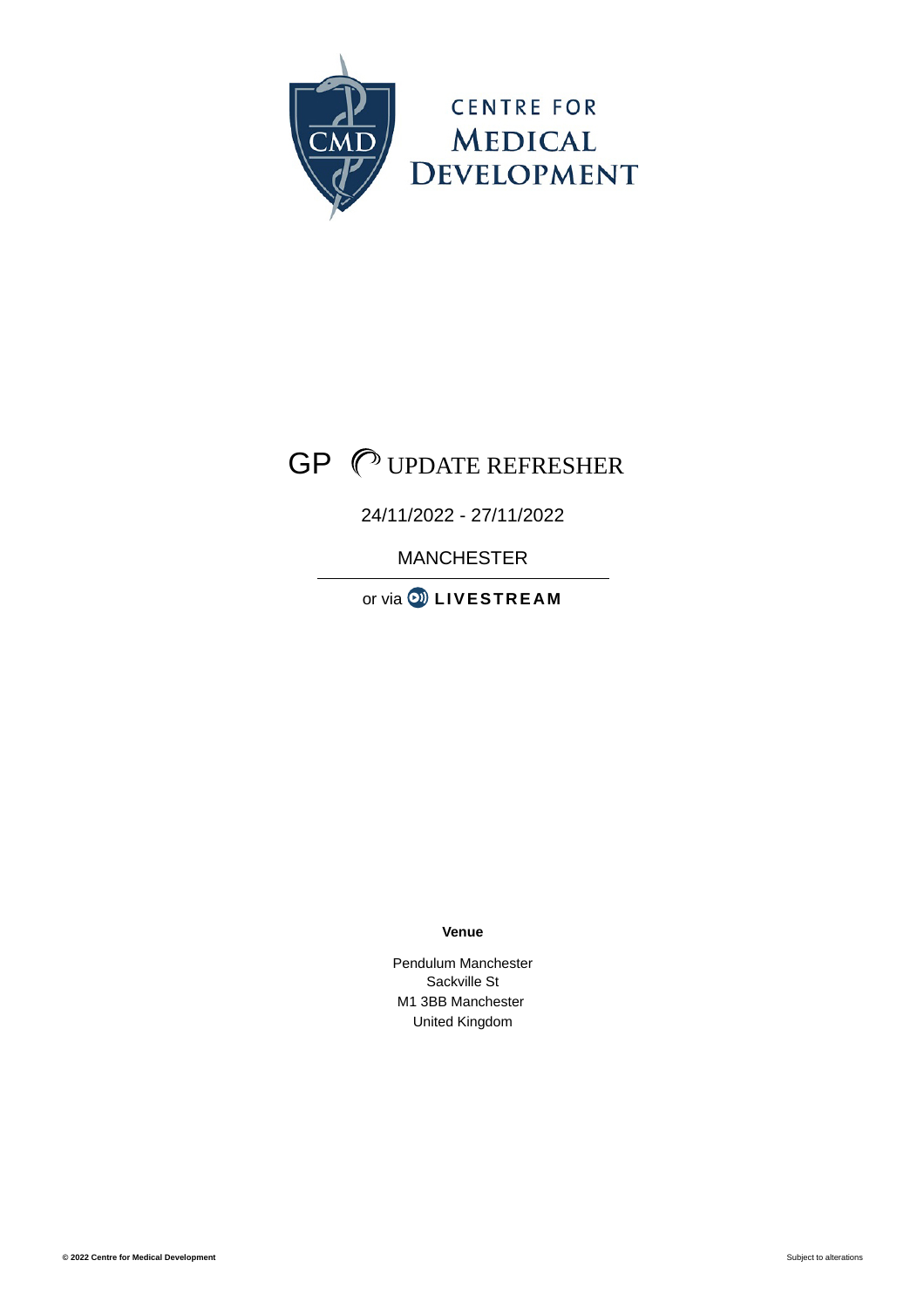## **DAY 1 - THURSDAY, 24 NOVEMBER 2022**

| 08:15               | Registration open                                      |
|---------------------|--------------------------------------------------------|
| 08:55               | Welcome and Introduction                               |
| <b>RHEUMATOLOGY</b> |                                                        |
| 09:00               | Early Inflammatory Arthritis (EIA)                     |
| 09:45               | Giant Cell Arteritis, ANCA-associated vasculitis (AAV) |
| 10.20               | <b>Drook</b>                                           |

10:30 *Break*

#### **ORTHOPAEDICS**

| 10:45 | Assessments of patients who present with back pain |
|-------|----------------------------------------------------|
| 11:15 | Neck pain                                          |
| 11:45 | Insufficiency fractures & spinal deformity         |
| 12:15 | Lunch                                              |

**NEUROLOGY**

| 13:15 | Headache                                 |
|-------|------------------------------------------|
| 14:00 | Managing chronic neurological conditions |
|       |                                          |

14:45 *Break*

#### **INFECTIOUS DISEASES**

| 14:50                       | Diagnosis and management of recurrent vulvovaginal candidosis |  |
|-----------------------------|---------------------------------------------------------------|--|
| 15:50                       | Break                                                         |  |
| <b>RESPIRATORY MEDICINE</b> |                                                               |  |

| 16:00 | Disordered breathing     |
|-------|--------------------------|
| 17:00 | Chronic persistent cough |
| 17:45 | Q&A                      |

18:30 *End of Programme*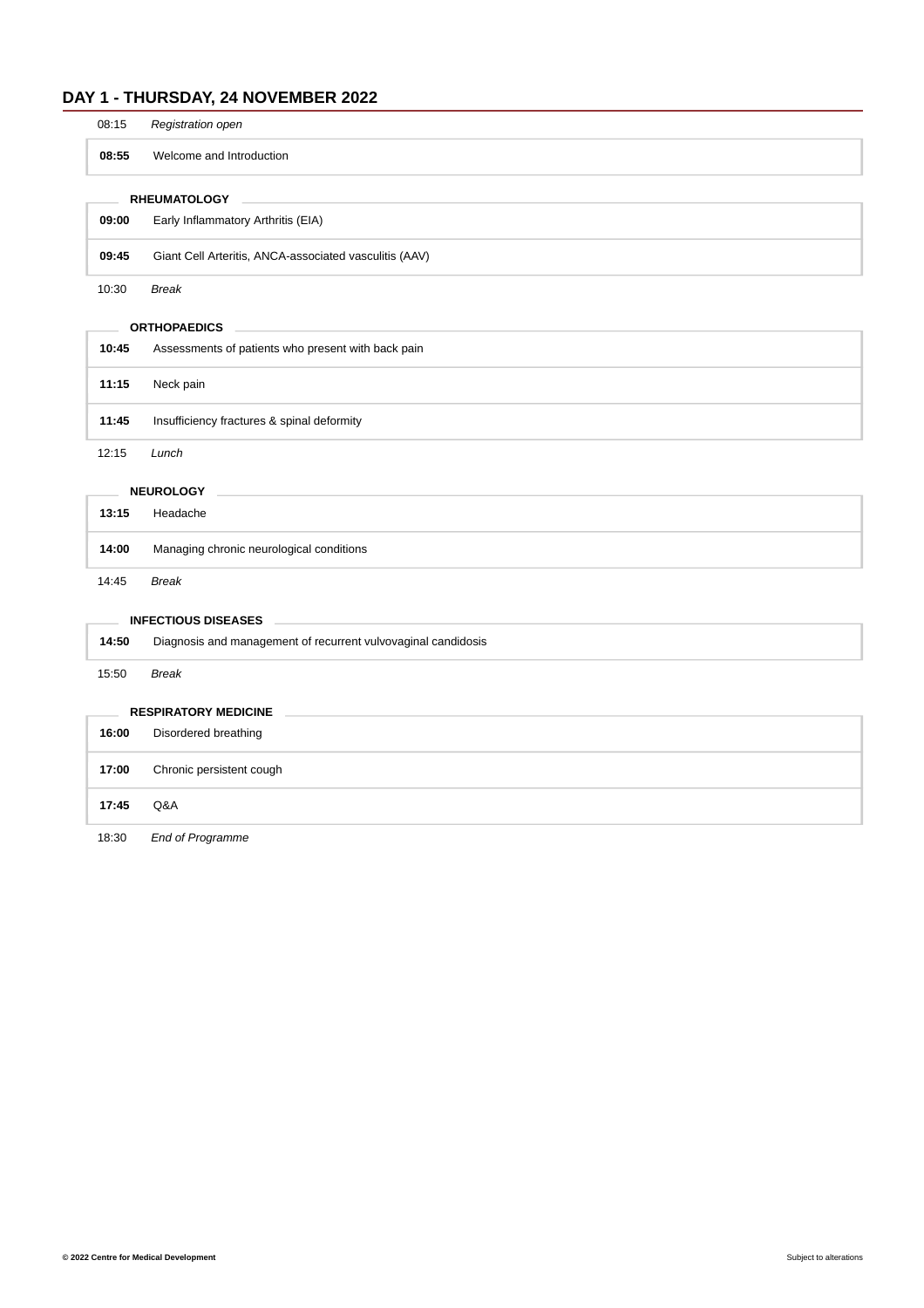## **DAY 2 - FRIDAY, 25 NOVEMBER 2022**

#### **CARDIOLOGY I**

10:30 *Break*

| <b>CARDIOLOGY II</b> |                                                         |
|----------------------|---------------------------------------------------------|
| 10:45                | Heart failure                                           |
| 13:15                | Understanding Autism Spectrum Disorder                  |
| 14:00                | Physical impact of Adverse Childhood Experiences (ACEs) |
| 14:45                | Break                                                   |
| 15:00                | Abnormal LFTs and early detection of liver disease      |
|                      |                                                         |
|                      | <b>HEALTH INEQUALITIES IN PRIMARY CARE</b>              |
| 16:45                | Introduction to Health Inequalities                     |
| 17:10                | Case Study: How did COVID-19 worsen Inequalities?       |

18:45 *End of Programme*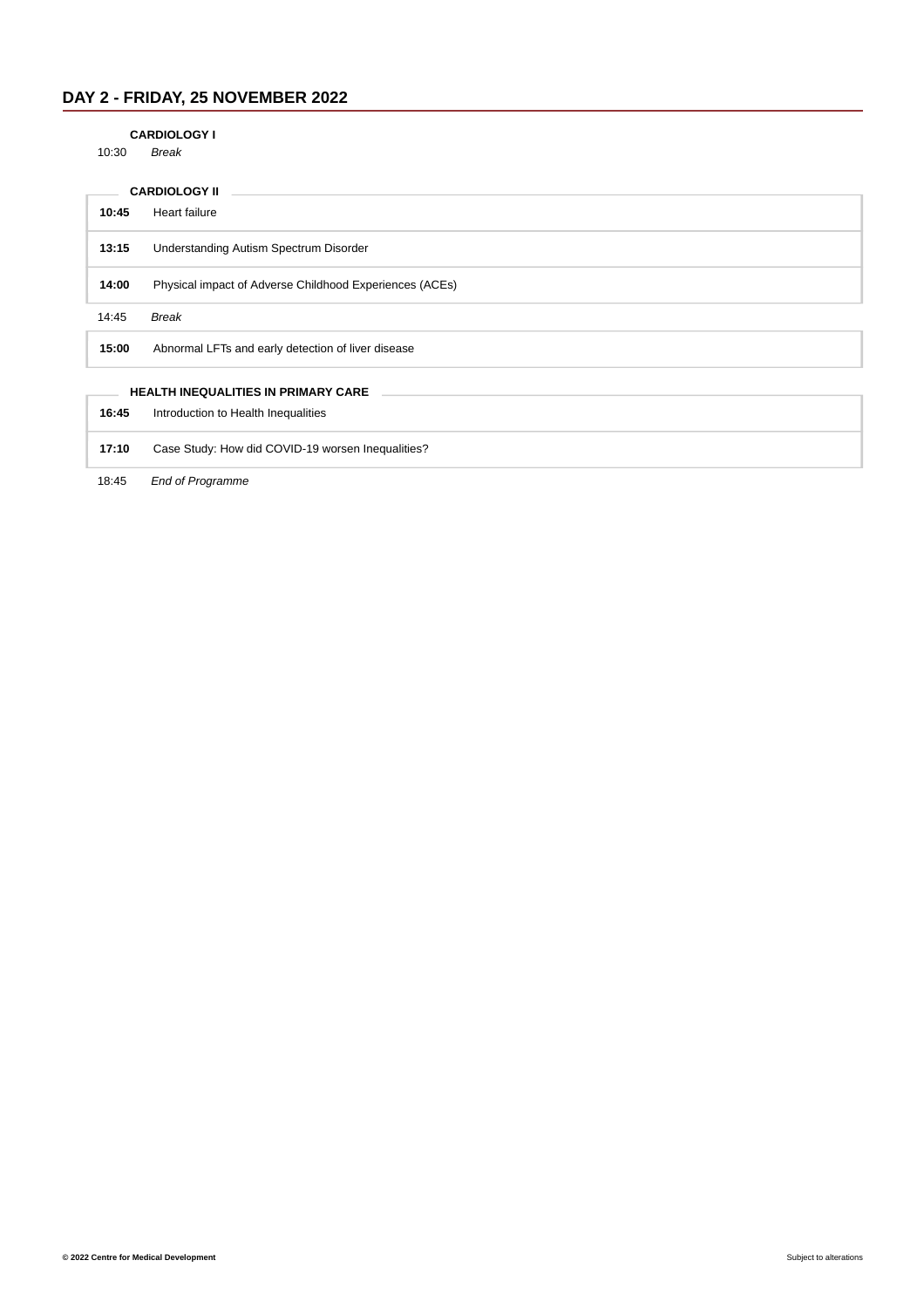## **DAY 3 - SATURDAY, 26 NOVEMBER 2022**

| 08:15 | <b>Registration open</b>                  |
|-------|-------------------------------------------|
| 09:00 | Common bleeding with LARC                 |
| 10:00 | Postnatal contraception                   |
| 10:30 | <b>Break</b>                              |
| 10:45 | Hitchhikers guide to the (upper) GI tract |
| 14:15 | Update on Chronic Pain Management         |
|       |                                           |

**COVID 19**